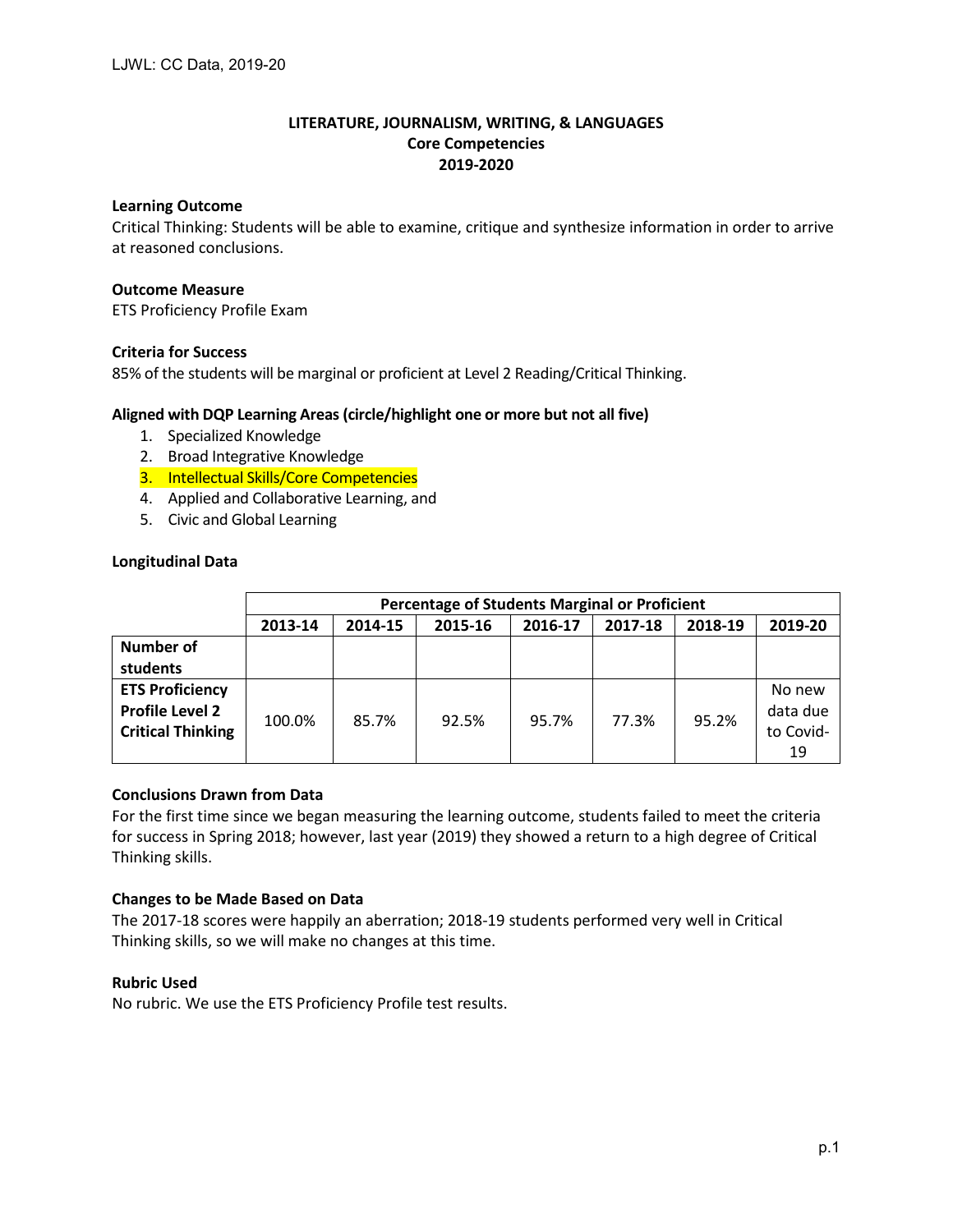# **Learning Outcome**

Written: Students will be able to effectively express ideas and information to others through written communication.

# **Outcome Measure**

ETS Proficiency Profile Exam

# **Criteria for Success**

90% of the students will be marginal or proficient at Level 2 Writing.

# **Aligned with DQP Learning Areas (circle/highlight one or more but not all five)**

- 1. Specialized Knowledge
- 2. Broad Integrative Knowledge
- 3. Intellectual Skills/Core Competencies
- 4. Applied and Collaborative Learning, and
- 5. Civic and Global Learning

# **Longitudinal Data**

|                                                  | <b>Percentage of Students Marginal or Proficient</b> |         |         |         |         |         |                    |  |  |
|--------------------------------------------------|------------------------------------------------------|---------|---------|---------|---------|---------|--------------------|--|--|
|                                                  | 2013-14                                              | 2014-15 | 2015-16 | 2016-17 | 2017-18 | 2018-19 | 2019-20            |  |  |
| Number of                                        |                                                      |         |         |         |         |         |                    |  |  |
| students                                         |                                                      |         |         |         |         |         |                    |  |  |
| <b>ETS Proficiency</b><br><b>Profile Level 2</b> | 100.0%                                               | 100.0%  | 87.5%   | 95.7%   | 90.9%   | 90.5%   | No new<br>data due |  |  |
| <b>Writing</b>                                   |                                                      |         |         |         |         |         | to Covid-<br>19    |  |  |

# **Conclusions Drawn from Data:**

For three years in a row, students exceeded the criteria for success.

# **Changes to be Made Based on Data:**

No changes will be made based upon the data.

#### **Rubric Used**

No rubric. We use the ETS Proficiency Profile test results.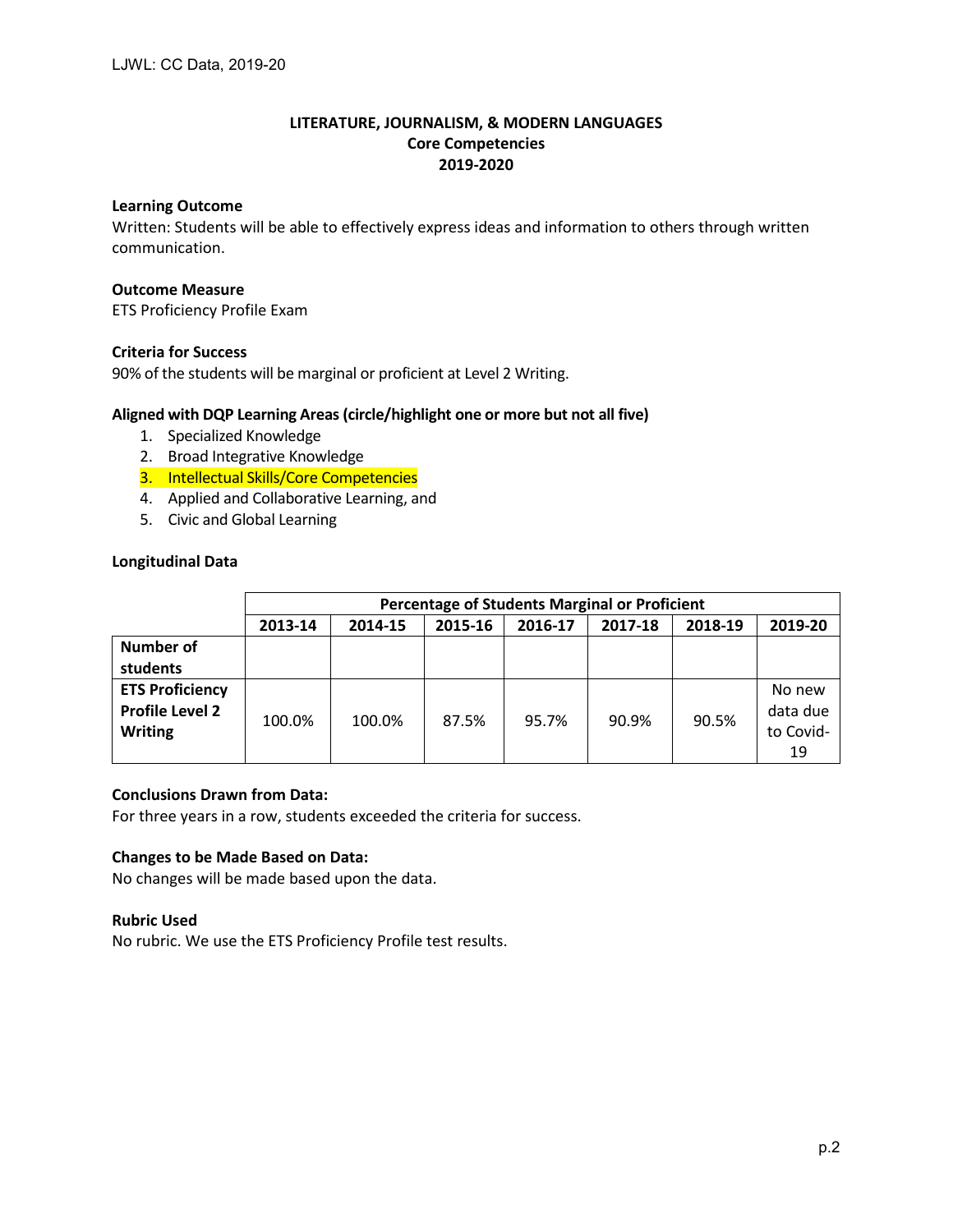# **Learning Outcome**

Quantitative Reasoning: Students will be able to solve problems that are quantitative in nature.

### **Outcome Measure**

ETS Proficiency Profile Exam

# **Criteria for Success**

75% of the students will be marginal or proficient at Level 2 Math.

# **Aligned with DQP Learning Areas (circle/highlight one or more but not all five)**

- 1. Specialized Knowledge
- 2. Broad Integrative Knowledge
- 3. Intellectual Skills/Core Competencies
- 4. Applied and Collaborative Learning, and
- 5. Civic and Global Learning

# **Longitudinal Data**

|                                                          | Percentage of Students Marginal or Proficient |         |         |         |         |         |                                       |  |  |
|----------------------------------------------------------|-----------------------------------------------|---------|---------|---------|---------|---------|---------------------------------------|--|--|
|                                                          | 2013-14                                       | 2014-15 | 2015-16 | 2016-17 | 2017-18 | 2018-19 | 2019-20                               |  |  |
| Number of<br>students                                    |                                               |         |         |         |         |         |                                       |  |  |
| <b>ETS Proficiency</b><br><b>Profile Level 2</b><br>Math | 100.0%                                        | 85.7%   | 87.5%   | 87.0%   | 68.2%   | 66.7%   | No new<br>data due<br>to Covid-<br>19 |  |  |

# **Conclusions Drawn from Data:**

For the second time since we began measuring the learning outcome, students failed to meet the criteria for success.

#### **Changes to be Made Based on Data:**

As the downward trend in Math proficiency continues, perhaps the Mathematics program needs to investigate the issue, working with LJWL as appropriate. One possible reason could be the increasing number of transfer students who could have earned their mathematics credits elsewhere.

#### **Rubric Used**

No rubric. We use the ETS Proficiency Profile test results.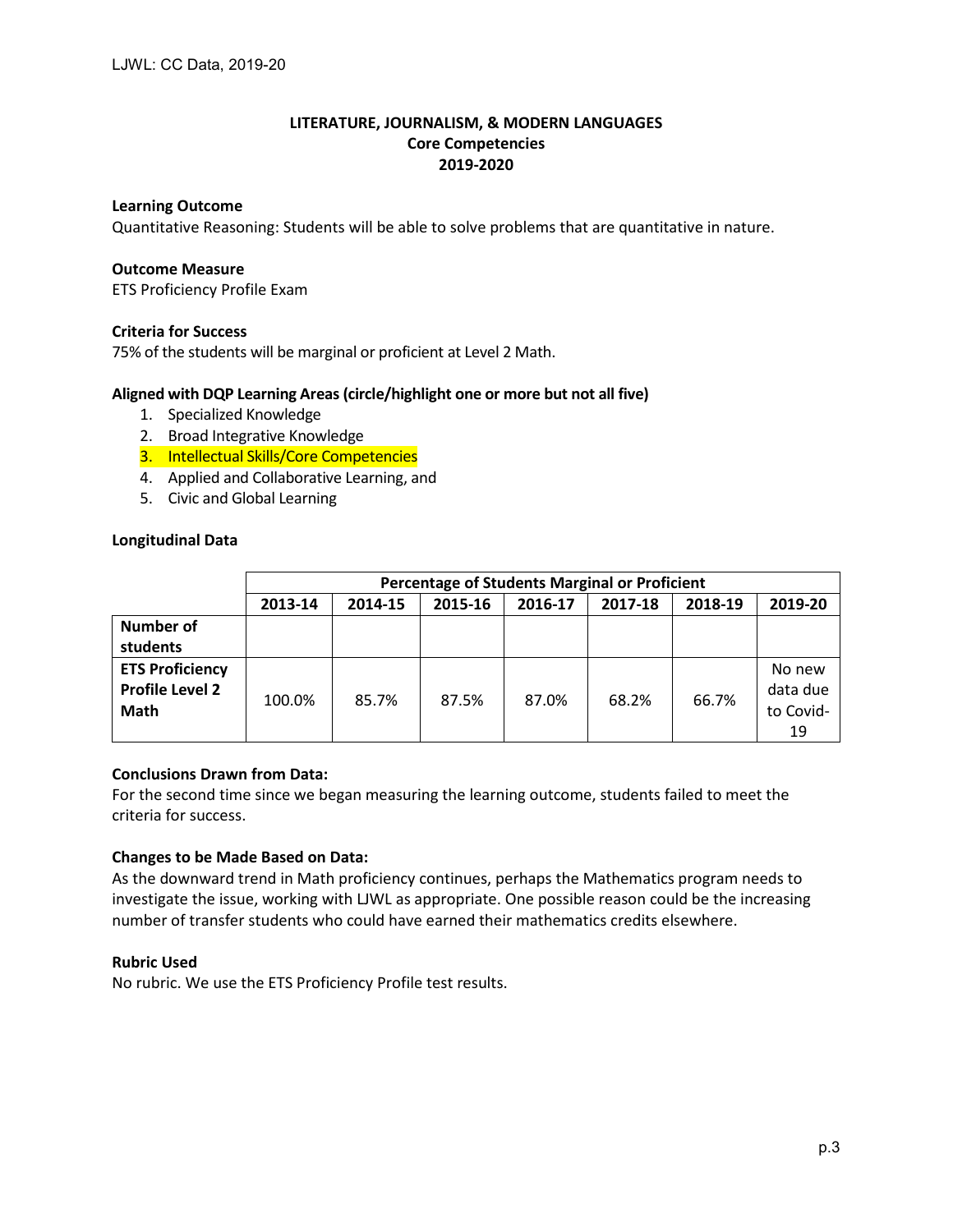# **Learning Outcome**

Information Literacy: Students will be able to access and cite information as well as evaluate the logic, validity, and relevance of information from a variety of sources.

# **Outcome Measure**

The various programs in the department (Writing, Multimedia Journalism, Literature, Spanish, and French) measure the outcome somewhat differently, but all rely on a research project completed in the final semester of work.

# **Criteria for Success**

For the Literature program, an average score of 85% on the AAC&U Information Literacy Value Rubric. For the Writing and Multimedia Journalism programs, a score of at least 15 from the raw data on the Information Literacy Value Rubric. For the Spanish program, a score of at least 85% on the ACTFL Writing Rubric.

# **Aligned with DQP Learning Areas (circle/highlight one or more but not all five)**

- 1. Specialized Knowledge
- 2. Broad Integrative Knowledge
- 3. Intellectual Skills/Core Competencies
- 4. Applied and Collaborative Learning, and
- 5. Civic and Global Learning

### **Longitudinal Data**

|                                             | Percentage that met or exceeded target          |     |       |      |      |      |  |  |
|---------------------------------------------|-------------------------------------------------|-----|-------|------|------|------|--|--|
|                                             | 2019-20<br>2015<br>2017<br>2019<br>2016<br>2018 |     |       |      |      |      |  |  |
| <b>Number of students</b>                   |                                                 |     |       |      |      |      |  |  |
| <b>Information Literacy</b><br><b>Score</b> | 67%                                             | N/A | 93.3% | 100% | 100% | 100% |  |  |

#### **Conclusions Drawn from Data**

Students in LJWL met the criteria for success.

#### **Changes to be Made Based on Data**

No programs changes will be made based on the data. The Journalism program began collecting annual data in the spring of 2019.

#### **Rubric Used**

ACTFL Writing Rubric and AAC&U Information Literacy Value Rubric https://www.aacu.org/value/rubrics/information-literacy